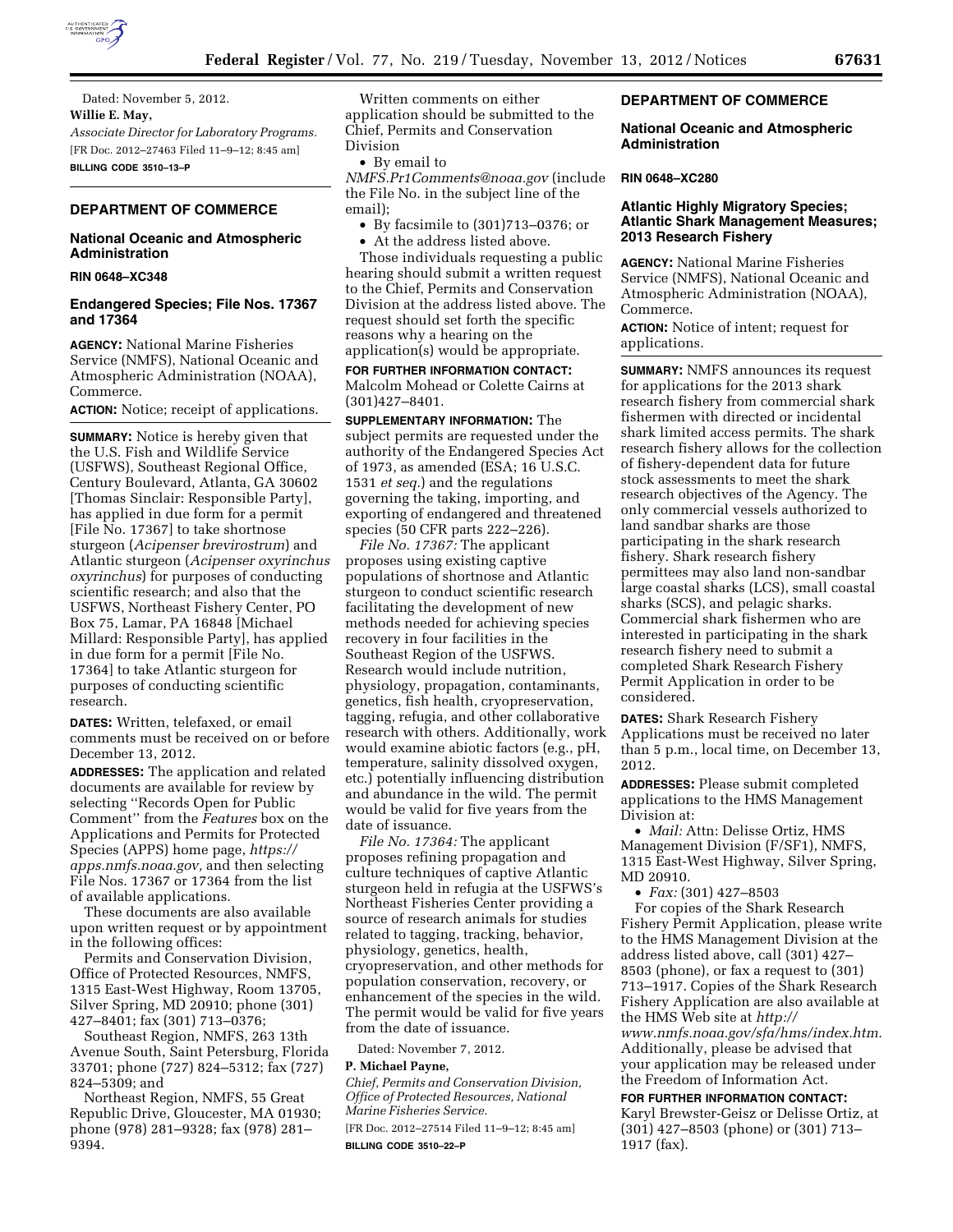**SUPPLEMENTARY INFORMATION:** The Atlantic shark fisheries are managed under the authority of the Magnuson-Stevens Fishery Conservation and Management Act (Magnuson-Stevens Act). The Consolidated HMS Fishery Management Plan (FMP) is implemented by regulations at 50 CFR part 635.

The final rule for Amendment 2 to the Consolidated HMS FMP (Amendment 2) (73 FR 35778, June 24, 2008, corrected at 73 FR 40658, July 15, 2008) established, among other things, a shark research fishery to maintain time series data for stock assessments and to meet NMFS' research objectives. The shark research fishery also allows selected commercial fishermen the opportunity to earn revenue from selling additional sharks, including sandbar sharks. Only the commercial shark fishermen selected to participate in the shark research fishery are authorized to land sandbar sharks subject to the sandbar quota available each year. The selected shark research fishery permittees will also have access to the non-sandbar LCS, SCS, and pelagic shark quotas. Generally, the shark research fishery permits are valid only for the calendar year for which they are issued. Commercial fishermen not participating in the shark research fishery may land non-sandbar LCS, SCS, and pelagic sharks subject to retention limits and quotas per §§ 635.24 and 635.27, respectively.

As established in Amendment 2, since 2008, the base quotas for the sandbar and non-sandbar LCS research fisheries have been reduced to account for earlier overharvests in the non-sandbar LCS and sandbar shark fisheries. These 5 year quota reductions end on December 31, 2012. Given the end of the 5-year reduction period on December 31, 2012, and because the fishery did not exceed its quota in 2012 and thus no further reductions are required, in the 2013 shark specifications (77 FR 61562) the sandbar research fishery quota reverts to the initial base quota (i.e., prior to the overharvest deduction) of 116.6 mt dw and the 2013 non-sandbar LCS research fishery quota reverts to 50 mt dw.

The specific 2013 trip limits and number of trips per month will depend on the number of selected vessels, the availability of observers, the available quota, and the objectives of the research fishery and will be included in the permit terms at time of issuance. The trip limits and the number of trips taken per month have changed each year the research fishery has been active. Participants may also be limited on the amount of gear they can deploy on a given set (e.g., number of hooks and

sets, soak times, length of longline). In 2012, we split the sandbar and nonsandbar LCS research fishery quotas equally among selected participants, with each vessel allocated 14 metric tons (mt) dressed weight (dw) of sandbar shark research fishery quota and 6 mt dw of non-sandbar large coastal shark research fishery quota. Participants were also required to keep any dead sharks, unless they were a prohibited species, in which case they were required to release them, and were restricted by the number of longline sets as well as the number of hooks they could deploy and have on board the vessel. The vessels participating in the shark research fishery fished an average of one trip per month.

In order to participate in the shark research fishery, commercial shark fishermen need to submit a completed Shark Research Fishery Application by the deadline noted above (see **DATES**) showing that the vessel and owner(s) meet the specific criteria outlined below.

## **Research Objectives**

Each year, the research objectives are developed by a shark board, which is comprised of representatives within NMFS, including representatives from the Southeast Fisheries Science Center (SEFSC) Panama City Laboratory, Northeast Fisheries Science Center (NEFSC) Narragansett Laboratory, the Southeast Regional Office, Protected Species Division (SERO\PSD), and the HMS Management Division. The research objectives for 2013 are based on the 2008 Biological Opinion for Continued Authorization of Shark Fisheries in Amendment 2 to the Consolidated HMS FMP, the 2008 Southeast Data, Assessment and Review (SEDAR) 11, 2005/2006 LCS stock assessment and SEDAR 21, 2010/2011 U.S. South Atlantic blacknose, U.S Gulf of Mexico blacknose, sandbar, and dusky sharks stock assessment and SEDAR 29, 2012 U.S. Gulf of Mexico blacktip shark stock assessment. The 2013 research objectives are:

• Collect reproductive, length, sex, and age data from sandbar and other sharks throughout the calendar year for species-specific stock assessments;

• Monitor the size distribution of sandbar sharks and other species captured in the fishery;

• Continue on-going tagging shark programs for identification of migration corridors and stock structure using dart and/or spaghetti tags;

• Maintain time-series of abundance from previously derived indices for the shark BLL observer program;

• Acquire fin-clip samples of all shark and other species for genetic analysis;

• Attach satellite archival tags to endangered smalltooth sawfish to provide information on critical habitat and preferred depth, consistent with ESA requirements for such tagging under the SEFSC observer program take permit obtained through the 2008 Section 7 Consultation and Biological Opinion for the Continued Authorization of Shark Fisheries (Commercial Shark Bottom Longline, Commercial Shark Gillnet and Recreational Shark Handgear Fisheries) as Managed under the Consolidated Fishery Management Plan for Atlantic Tunas, Swordfish, and Sharks (Consolidated HMS FMP), including Amendment 2 to the Consolidated HMS FMP (F/SER/2007/05044);

• Attach satellite archival tags to prohibited dusky and other sharks, as needed, to provide information on daily and seasonal movement patterns, and preferred depth;

• Evaluate hooking mortality and post-release survivorship of dusky, hammerhead, blacktip, and other sharks using hook timers and temperaturedepth recorders;

• Evaluate the effects of controlled gear experiments in order to determine the effects of potential hook changes to prohibited species interactions and fishery yields; and

• Examine the size distribution of sandbar and other sharks captured in the Mid-Atlantic shark time/area closure off the coast of North Carolina from January 1 through July 31.

### **Selection Criteria**

Shark Research Fishery Permit Applications will be accepted only from commercial shark fishermen who hold a current directed or incidental shark limited access permit. While incidental permit holders are welcome to submit an application, to ensure that an appropriate number of sharks are landed to meet the research objectives for this year, we will give priority to directed permit holders as recommended by the shark board. As such, qualified incidental permit holders will be selected only if there are not enough qualified directed permit holders to meet research objectives.

The Shark Research Fishery Permit Application includes, but is not limited to, a request for the following information: type of commercial shark permit possessed; past participation in the commercial shark fishery (not including sharks caught for display); past involvement and compliance with HMS observer programs per § 635.7;